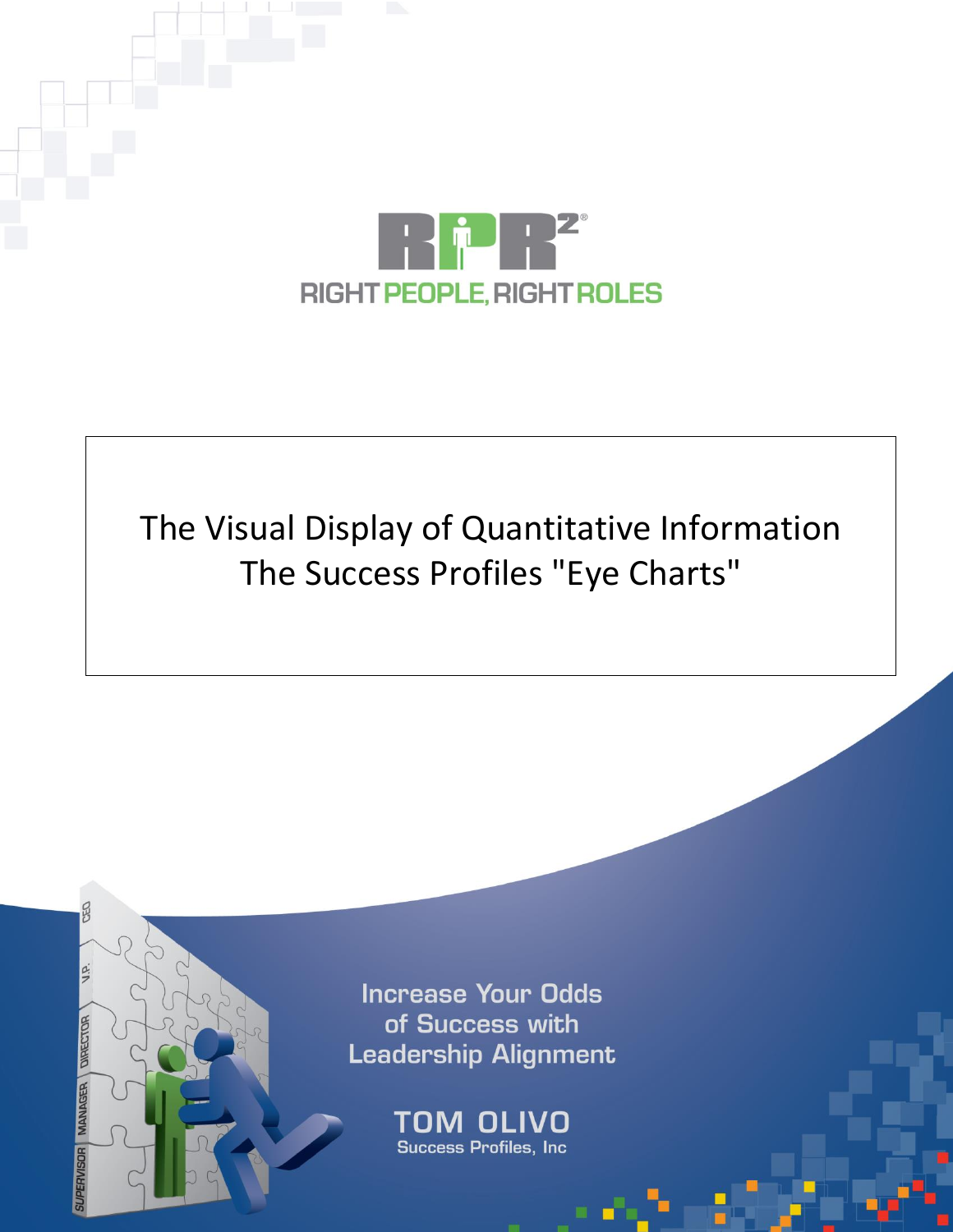## **Introduction to Eye Chart Suite of Tools**

We have found that business leaders don't relate well to and are not motivated by statistical coefficients and academic correlations. They need practical and applied causal links and measures of performance that they can readily see and relate to logically and emotionally. Do the measurement tools need to be scientifically valid and reliable? Absolutely. Should the data be presented in a way that is less effective, often confusing, overloaded with information, and difficult to interpret? No**.** That is where Eye Charts come in.

Eye Charts are a unique way of displaying large amounts of data about the leadership ability of every leader in a company, from front-line managers to senior executives, in a way that is readily understood. It provides business intelligence and actionable knowledge in a readilyaccessible visual format.

Eye Charts are sophisticated performance measurement tools that provide a visual display of quantitative information, making it easier for leaders to quickly understand what is happening in their companies and to make better business decisions. The format makes it simple to do an instant analysis of an individual manager or a comparative analysis of managers within a leader's total span of responsibility or control.

Of all the five senses, our brain is designed to best process information visually, rather than as words or numbers. Looking through a large numerical table or spreadsheet takes a lot of mental effort, but information presented visually can be grasped in a few seconds; the "uptake" or "get it" factor is instantaneous, which is why people respond emotionally to art. The brain identifies patterns, proportions, and relationships to make instant subliminal comparisons.

The right hemisphere of the brain recognizes shapes and colors. The left hemisphere processes information in an analytical and sequential way and is more active when people read text or look at a spreadsheet. The Eye Charts allow for both left- and right-brain interpretation of information and relative performance in a single view. Displaying information in this format can make a significant difference by enabling people to understand complex matters quickly and to consider more creative solutions.

Another feature of the Eye Chart tools is their affordability and ease of use. There is no proprietary software to purchase because all the tools and data are integrated and aligned within Microsoft Excel, and the entire suite of tools connects instantly to the web for unlimited access to related information.

The Visual Display of Quantitative Information - the "Eye Charts" The Visual Page | 2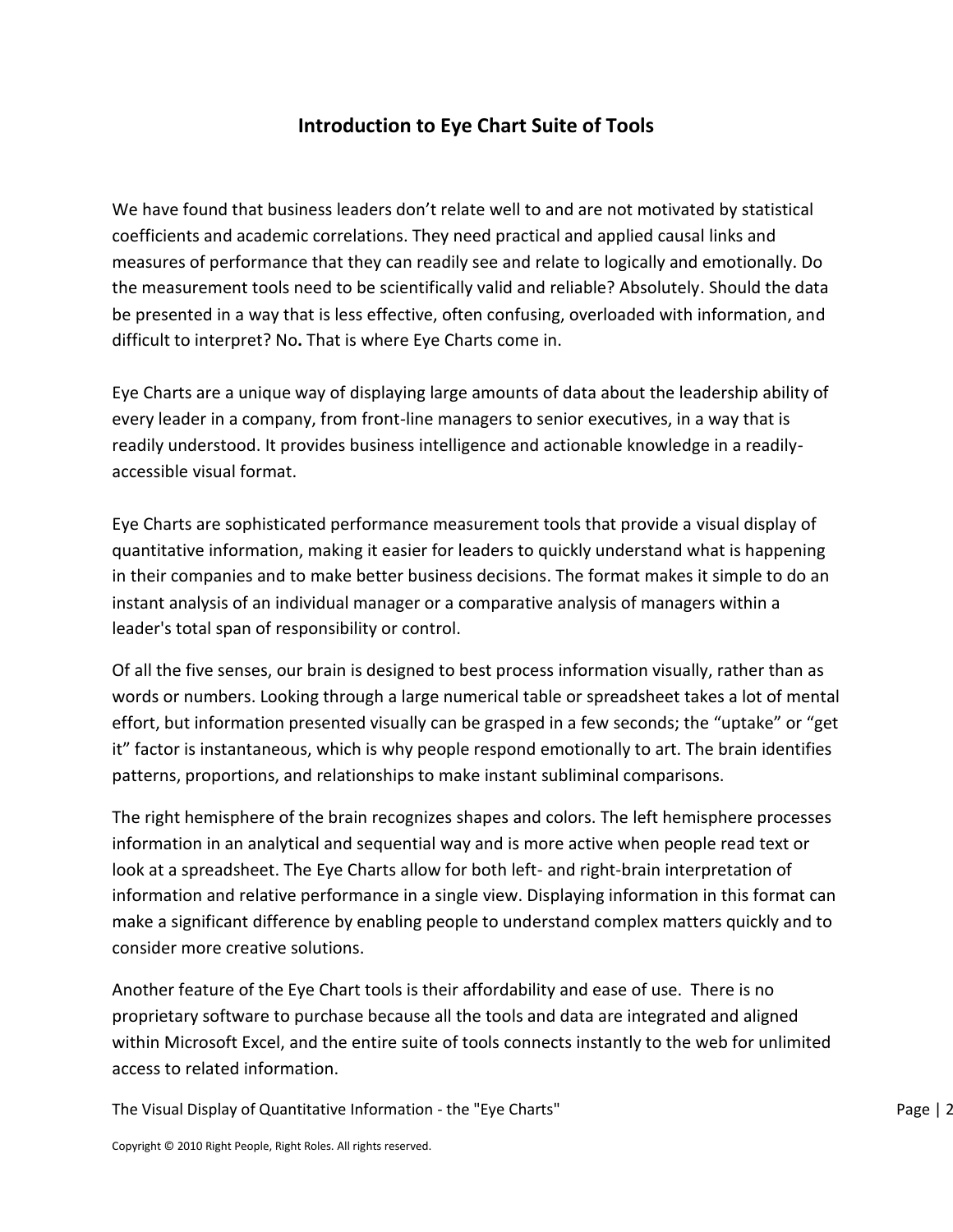## **Introduction to The Performance Management Eye Chart**

The Performance Management Eye Chart (PMEC) is a visual tool that compares leadership effectiveness and cultural engagement at glance. The PMEC is a bottom-up assessment of front-line leadership created using data from your existing employee satisfaction survey. Leaders can instantly see which departments have healthy cultures of excellence and which ones are facing difficulties.

The Performance Management Eye Chart quantifies and illustrates the impact that leadership has on overall performance and the existing culture, one leader and one department a time. You can instantly observe the capability and performance of an entire leadership team with both an overall view and detailed focus. The PMEC also illustrates how front-line leaders compare to one another in your organization, to their peers, and to national percentile rankings.



## The Performance Management Eye Chart

In the PMEC, departments or leaders are listed across the top; employee-engagement measures and other objective criteria are listed down the side. The top section evaluates leadership performance. The front-line leadership index score is calculated by averaging 5 to 9 individual leadership attributes, as observed by staff and measured with the employee engagement survey.

The bottom section displays cultural engagement. Virtually all employee engagement instruments include specific cultural health or outcome items such as job satisfaction, organizational loyalty, and professional engagement, and these are incorporated into the PMEC to quantify the overall cultural health of the department.

Once departments are assigned a color for each criteria, they are ordered based on the colors to present an easy-to-read spectrum of departments from failing (red) to excelling (green). Within each department, problem areas or strengths are easily differentiated by their color.

We often will complement the "soft" leadership and culture metrics with specific hard metrics or outcome indicators, including financial performance, quality indicators, safety, and even gains in performance.

For more information on Performance Management Eye Charts, see the RPR<sup>2</sup> white paper *Everything You Wanted to Know About the Performance Management Eye Chart and Were Not Afraid to Ask.*

The Visual Display of Quantitative Information - the "Eye Charts" National Page | 3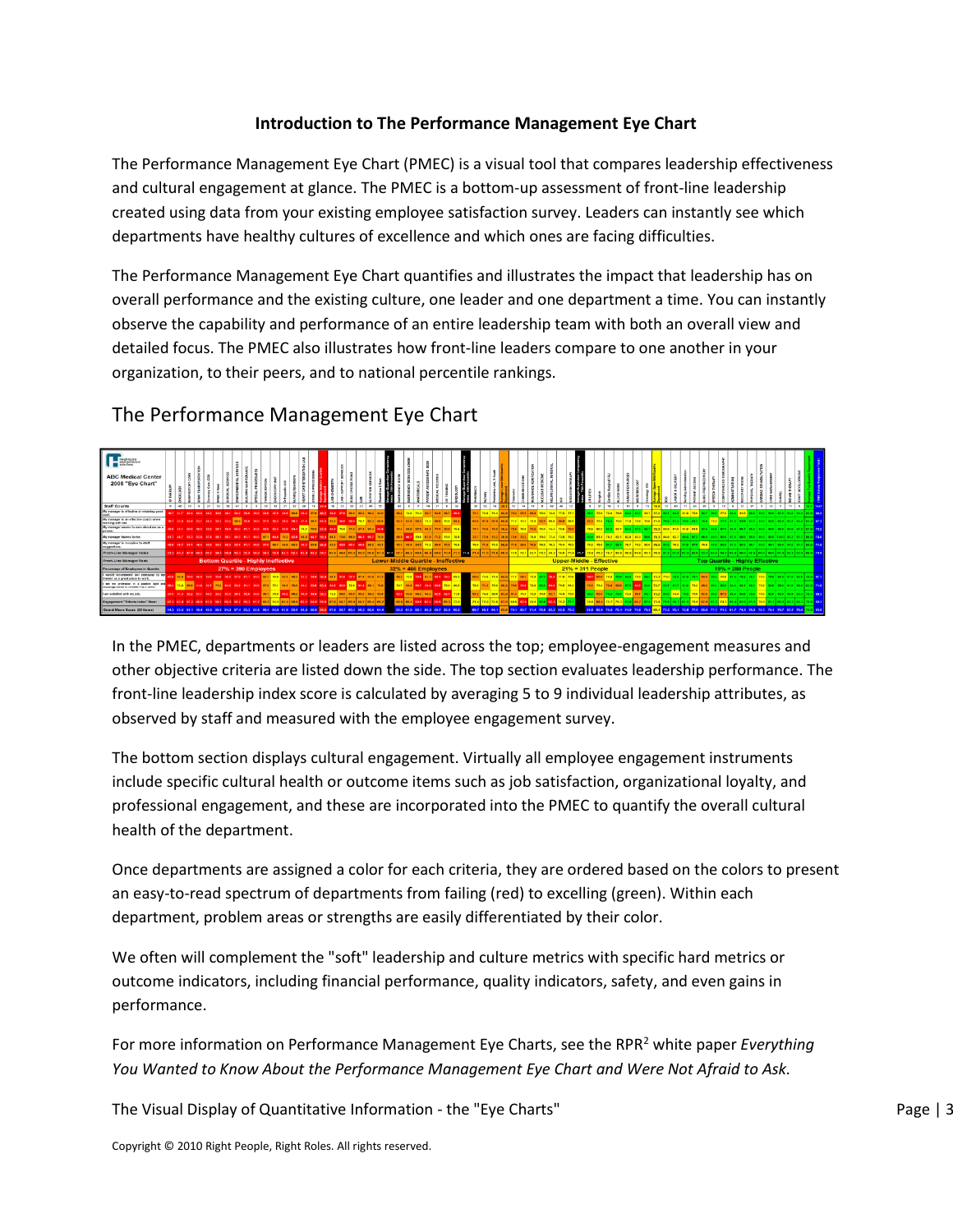## **Introduction to The Talent Management Eye Chart**

Improving leadership effectiveness requires achieving the best alignment by matching the leadership talent available with the demands of the position. Doing this requires that business leaders have sophisticated performance measurement tools to more easily differentiate and interpret information. The Talent Management Eye Charts allow for the visual display of quantitative information, making it easier for leaders to quickly understand what is happening in their companies. The format makes it simple to do an instant analysis of an individual manager or a comparative analysis of managers within a leader's total span of responsibility or control.

The Talent Management Eye Chart (TMEC) is a top-down multi-rater assessment of the demonstrated leadership ability represented by every leader within the organization. This display provides a large-scale visual comparison across departments based on executive, director, and front-line manager leadership talent. With the TMEC, executives can instantly observe which managers may be overleveraged and which leaders are underleveraged.



Departments are listed across the top. The top section quantifies seven proven attributes of leadership ability. The middle section evaluates the qualifications of the department's leaders. The bottom section evaluates the complexity, barriers, and obstacles in managing the department (the department's Degree of Difficulty). All ratings are color-coded to provide instant visual information on the status of each department.

At one end of the spectrum, in the reds, we can instantly observe which managers may be overleveraged (or in over their heads) and need help. At the other end of the chart, in greens, we can view which leaders are underleveraged and have the ability to manage increased responsibility, in greens. This makes it easy to see which leaders are struggling and which are excelling, and makes it easier for executives to manage their talent.

For more information on using the Talent Management Eye Charts, see the RPR<sup>2</sup> white papers *Using the Talent Management Eye Chart* and *Talking Points for Reviewing Talent Management Eye Chart Results*.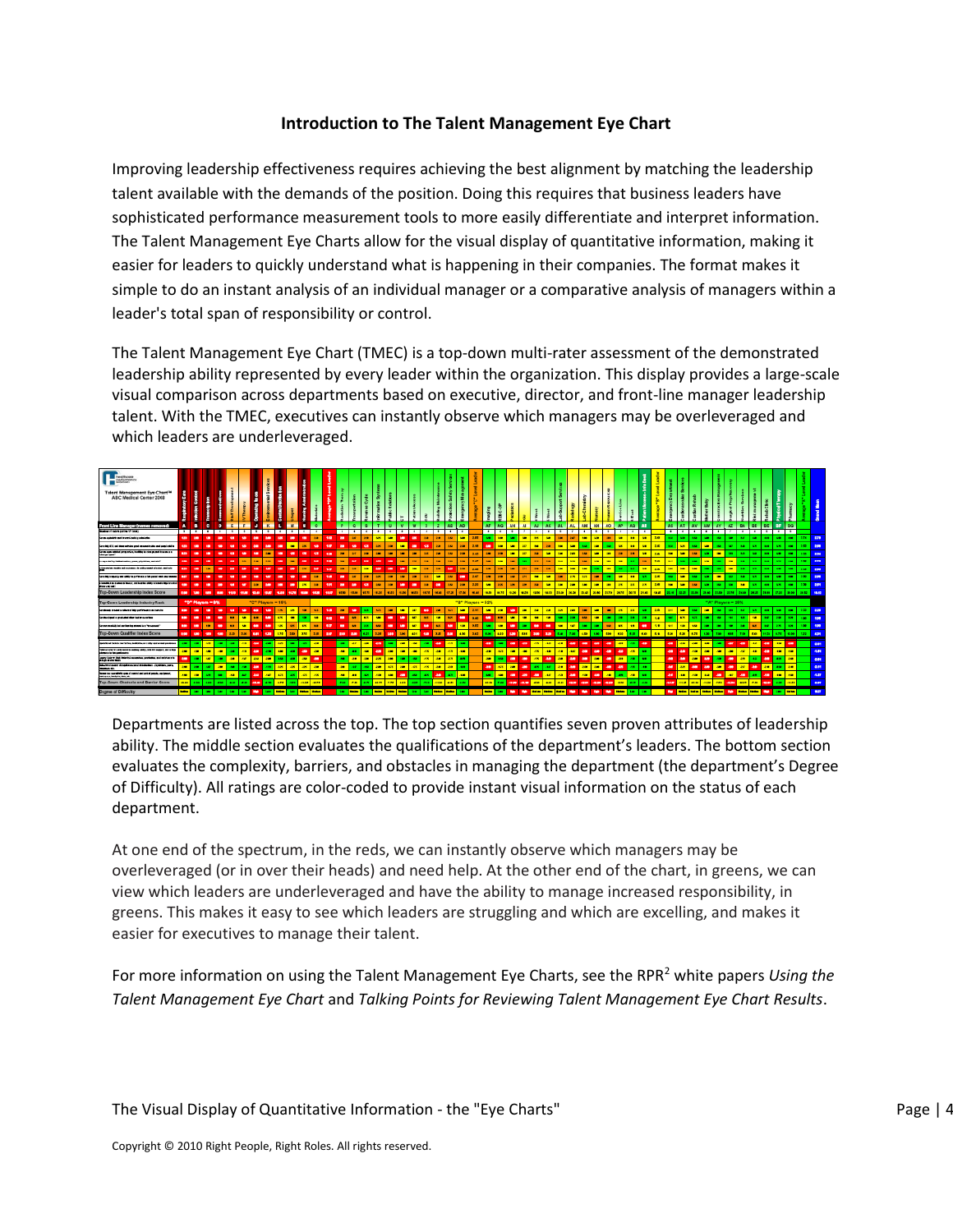#### **Introduction to The Complexity and Performance Eye Chart**

Everyone agrees that not all departments, leadership roles, and service lines in healthcare are created equal. Quite simply, there are some functions and roles that are more difficult to manage due the complexity of the assignment and inherent challenges. Success Profiles has performed a comprehensive analysis with measured feedback from several thousand healthcare executives to better differentiate complexity (or Degree of Difficulty) for the 100 most common healthcare functions and leadership roles.

In December of 2010, Right People, Right Roles took a collective inventory of the Performance Management Eye Chart (PMEC) quartile distribution of performance in 210 organizations and 11,115 front-line managers representing the top 100 most common departments within a healthcare system. The Eye Chart data was sorted by the frequency of distribution. Quite simply, we asked the question "How often did the individual departments perform in the bottom quartile (RED zone), the lower middle quartile (ORANGE zone), the upper middle quartile (YELLOW zone), and top quartile (GREEN zone)?"

The results from the study are formatted into a new Eye Chart that illustrates the collective distribution of performance with all 100 department types side by side. For each department type, the percentages of sampled departments with performance rating of excelling (Green), succeeding (Yellow) struggling, (Orange), and failing (Red) are shown in the bars.



The Complexity and Performance Eye Chart is divided into three complexity zones (high, medium and low) based upon the overall performance distribution of sampled departments in each of the four quartiles. Departments in the High complexity zone have a large percentage of the sampled departments which are failing or struggling; departments in the Low complexity zone tend to generally be succeeding or excelling.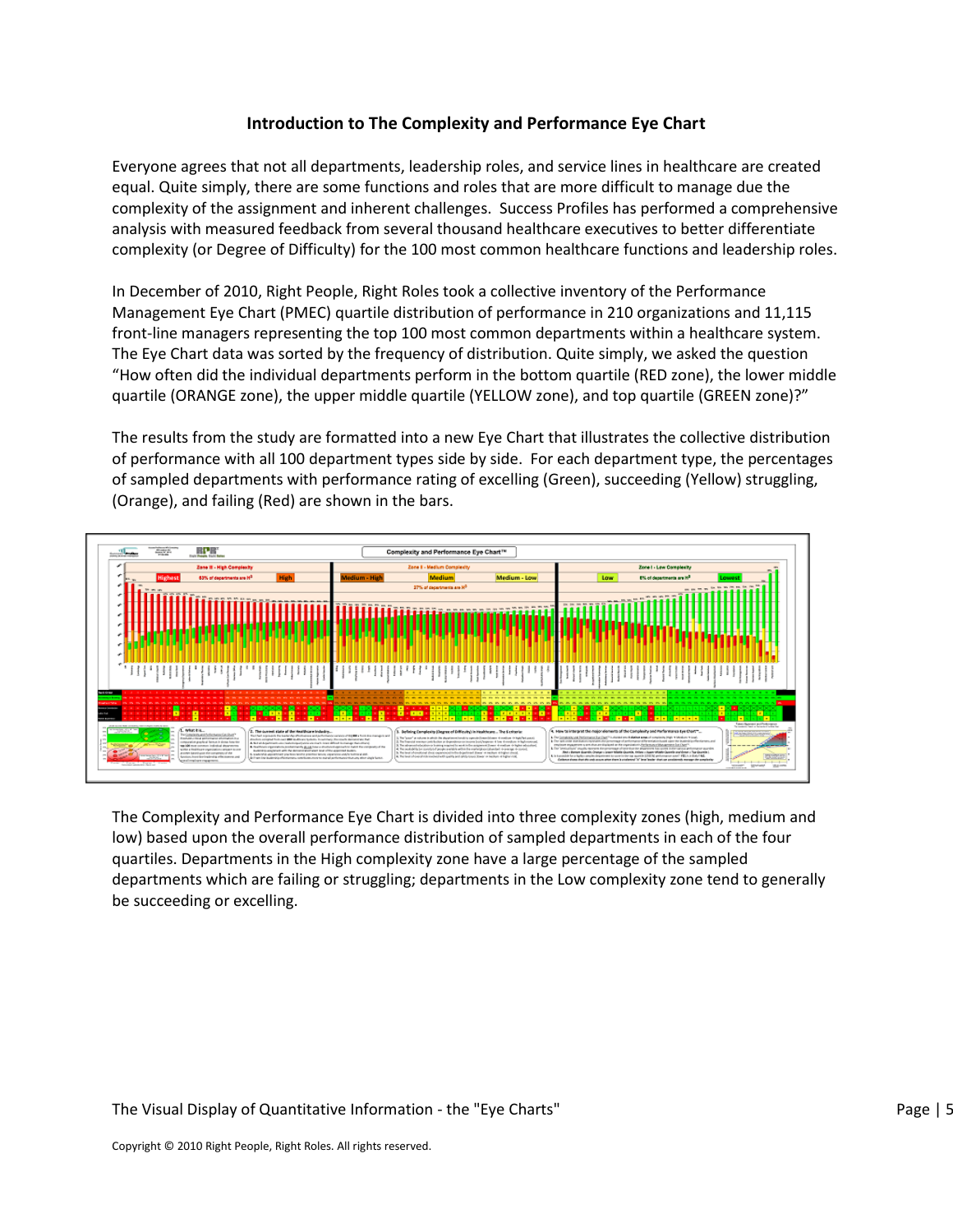

Examples of significant differences in complexity and impact on overall performance. In the High Complexity zone, OR and Cardiology have performed in the bottom half of the Eye Chart a significant portion of the time.

For more on the Complexity and Performance Eye Chart, see the RPR<sup>2</sup> white paper *Effectively Managing Complexity in Healthcare*.